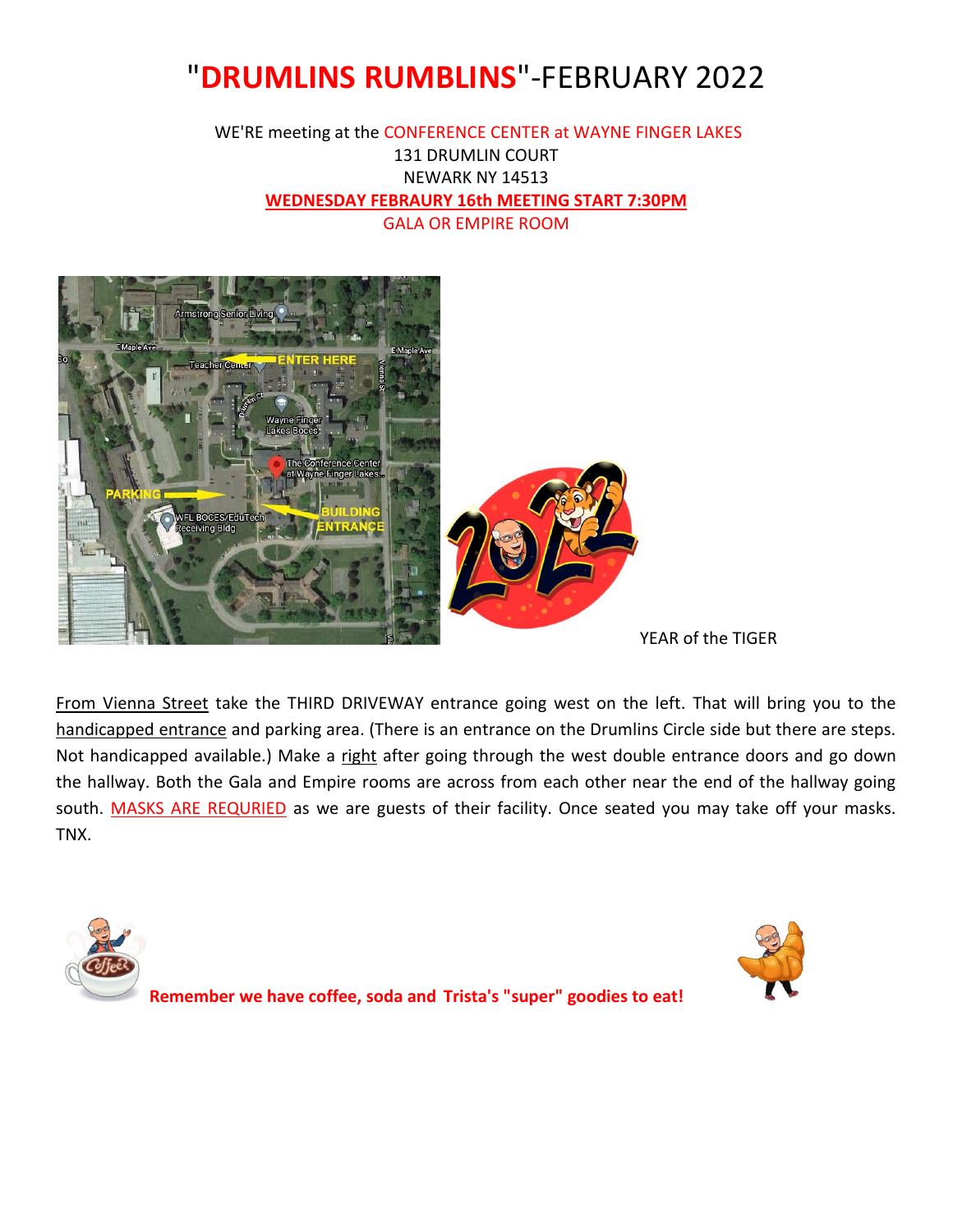

#### **PRESIDENT'S KORNER**

Happy Second Snow Storm of the Season!! I read that Rochester is the #1 among large cities for snowfall in February. Wow, what did we do to deserve that??

In response to the cold and snow, I, Fearful Leader, am abandoning the Empire State for the warmth of the Caribbean and New Orleans for next 3 weeks. Your extremely able and capable Vice President Rich KC2TNJ will manage club affairs and the Feb meeting.

I feel horrible about leaving y'all with this snow but...life's tough hi hi.

We've purchased a new amplifier for the 224.900 repeater. This is a very underutilized repeater and this new amp should increase its footprint so hopefully once it's installed, we can get more 220 folks on board. We'll let you know when it's installed and up and running.

I must apologize to those who showed up for the January meeting to find BOCES locked up. The next day, BOCES emailed me and apologized. Covid is affecting everyone and apparently they were short staffed and the person who normally is at the Conference Center wasn't there. Quick thinking Ham's (which is what Ham's do..improvise) quickly moved to the EMO. Hopefully that won't be the case for the Feb 16 meeting which is still scheduled for BOCES in Newark. Watch Facebook our website [www.drumlinsarc.us](http://www.drumlinsarc.us/) and listen to 146.685 for any changes, especially weather cancellations prior to the meeting.

Rob K2VPE is a fairly new member, recently retired and experienced with website. He has been reviewing our current website and has done some nice changes to the look. Check it out at [www.drumlinsarc.us.](http://www.drumlinsarc.us/) Let us know how you like it and any features or changes you might like. No promises but Rob will see what he can do. Currently, you can print up your current membership card but not all the information is on it. Many thanks to Rob for his help.

I'd like to start featuring a member or two each month so we can get to know more about each other. Perhaps one long standing member (I don't want to say "old" member hi hi), and one newer member. After I get home, I'll see who's interested in helping post a little bio. If you are interested, send me an email... [kd2dno@gmail.com](mailto:kd2dno@gmail.com) .

Adios, Au Reviour...I'll check in with you in March. Please stay safe and sane and get on the air this month.

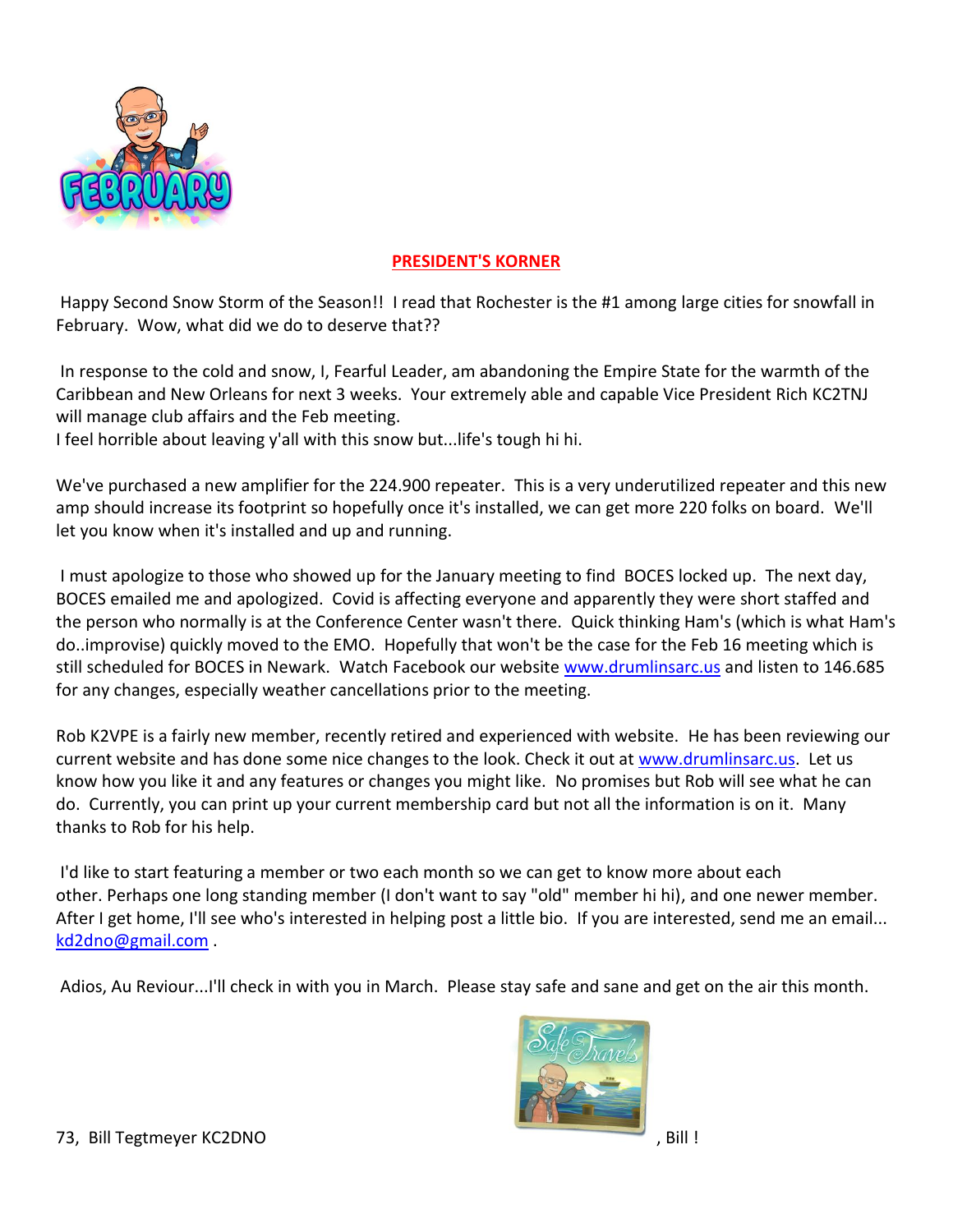





Yes, Dave, missed the WARECS net Sunday January? Gosh, which Sunday night was that? Oh ya, January 23rd! Naughty naughty! But I tried! I really did! Hi hi.

The XYL and I were invited to dinner party that evening for our 'god son' that evening. His Mom taught just one room from my XYL's second grade room at the Brooks Hills School in Fairport and the XYL's best teaching friend. When her teacher friend had kids we were honored to be Jeff's "god parents." We are called pseudo "aunt" and "uncle" and same for XYL's friend.

This friendship was long before the XYL and I were even married so she was an XL as "Miss Manske." Yea, this was ancient history even before kids, I was just out of the Army, going to college on the GI Bill and the XYL starting her teaching career right out of Geneseo. Manske was a good German name. It was suppose to have the German "oom-low" (sp?), over the "e" but of course our American-English alphabet had no such thing. So it came to be pronounced as "Man-ski." I thought this nice sweet smiled and blue-eyed blonde I had noticed many years earlier was at first Polish. Hi hi. Not that it mattered as the XYL's parents were here in the late 1800s and were Americans, period. But my Dad, who was a naturalized citizen from England and later Canada, loved to tease my XYL and nicknamed her the "German Monster Teacher." Not that she was the monster but the school kids were that she taught were "monsters." My XYL thought Dad meant she was the monster. Hi hi.

Usually we saw our god son with his mom and sister more than once in two years. Of course Covid prevented a lot of gatherings, as we all know. After trying to get together before Christmas, it happened that January 23rd was the easiest time we all could get together. There was a Bills football game going the same Sunday. What was to be a 3:00PM get together to start ended up being a 5:30PM start. The other couple attending the dinner were running late as well.

I knew I would not get back in time for the either the Ontario or Wayne RACES nets. So I contacted N2IZV, Rus, for taking NCS and KB2FSB, Lloyd, for ANCS. All was arranged. And I did not until after the nets. I didn't know N2IZV had radio problems (Those darn "electronic gods!"), and Rus called KB2NCI, Tom, to be NCS at the last minute.

I don't know all the time frame of these happenings but it has proved one sure thing. The WARECS net needs more help with NCS especially so someone other than this "voice" is not heard all the time!

Times like this shows members must step up. If it came to be called out for an emergency others may have to "take the ball." All RACES members should have the SOP and be able to do the NCS and ANCS positions. As I have been saying, heck, you can't make any more mistakes than I have or goofed things up either. You just do it. Hi hi. I have always told you of my XYL's saying, "You got 'radio' tonight?" There are times that "radio" connotation does slide a little to the negative side doing the nets every Sunday. So, I keep mentioning this has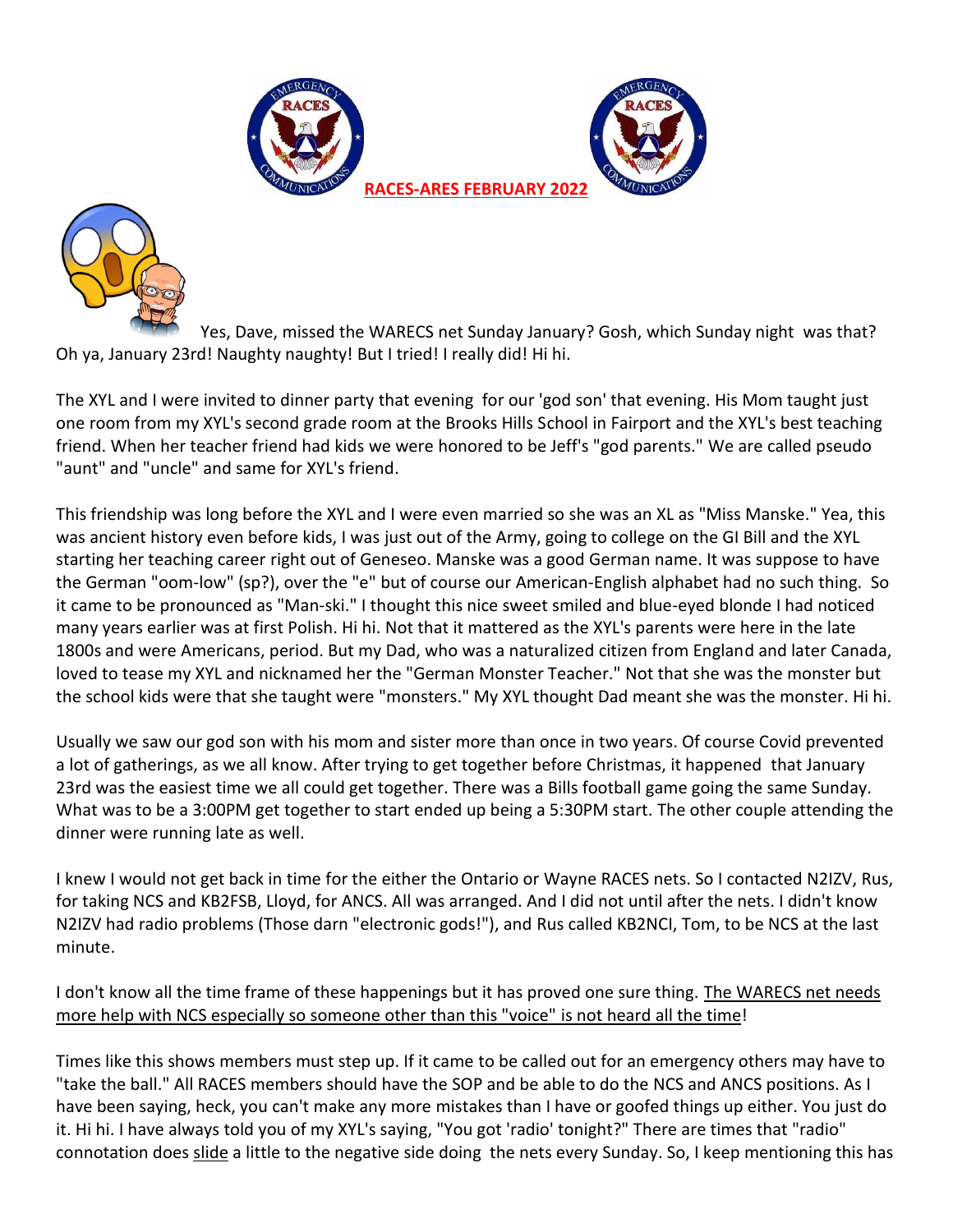to be done and kept the suggestions going out to the membership. According to Tom's email I read the next morning, things on the net were a little confusing, late getting started and late being done even with just a voice message. Need I say any more? Please, think seriously to volunteer. You don't have to be gabber like me to do it. We are all in this together to help the public so it is a team effort. Each just by our self we are no help at all.



My thanks to Tom and Lloyd, KB2NCI and KB2FSB, for stepping up to the plate and taking over the WARECS net!

73 & 88, Dave, KB2KBY



P.S. Hope you enjoyed the Super Bowl time off. I know I did! Hi hi. I sull the did! The son was disappointed his Bengals didn't win. It was a nice close game. My XYL was yelling like crazy! Hi hi. She is always rooting for the "underdog." One of her lovely quirks that are endearing.

### **DARC PROGRAM**

The program Wednesday will be the final chapter of the "Enigma" historical discussion from other meetings. The breaking of the Enigma "machine" is really only part of a bigger story. So you have to see things in contex. Sorry, it is the history teacher in me. Hi hi. Hopefully a little surprise for KC2TNJ, Rich, too. "Talks too much Dave" might be quieter after this program. Hi hi.

We thank Jeff, N2MKT, for his program on th Node-RED remote program. Thank heavens with our adaptability using radio communication, as eveyone coming to the metting managed to hear the change of the meeting place, as KD2DNO, Bill mentioned in his "President's Korner."



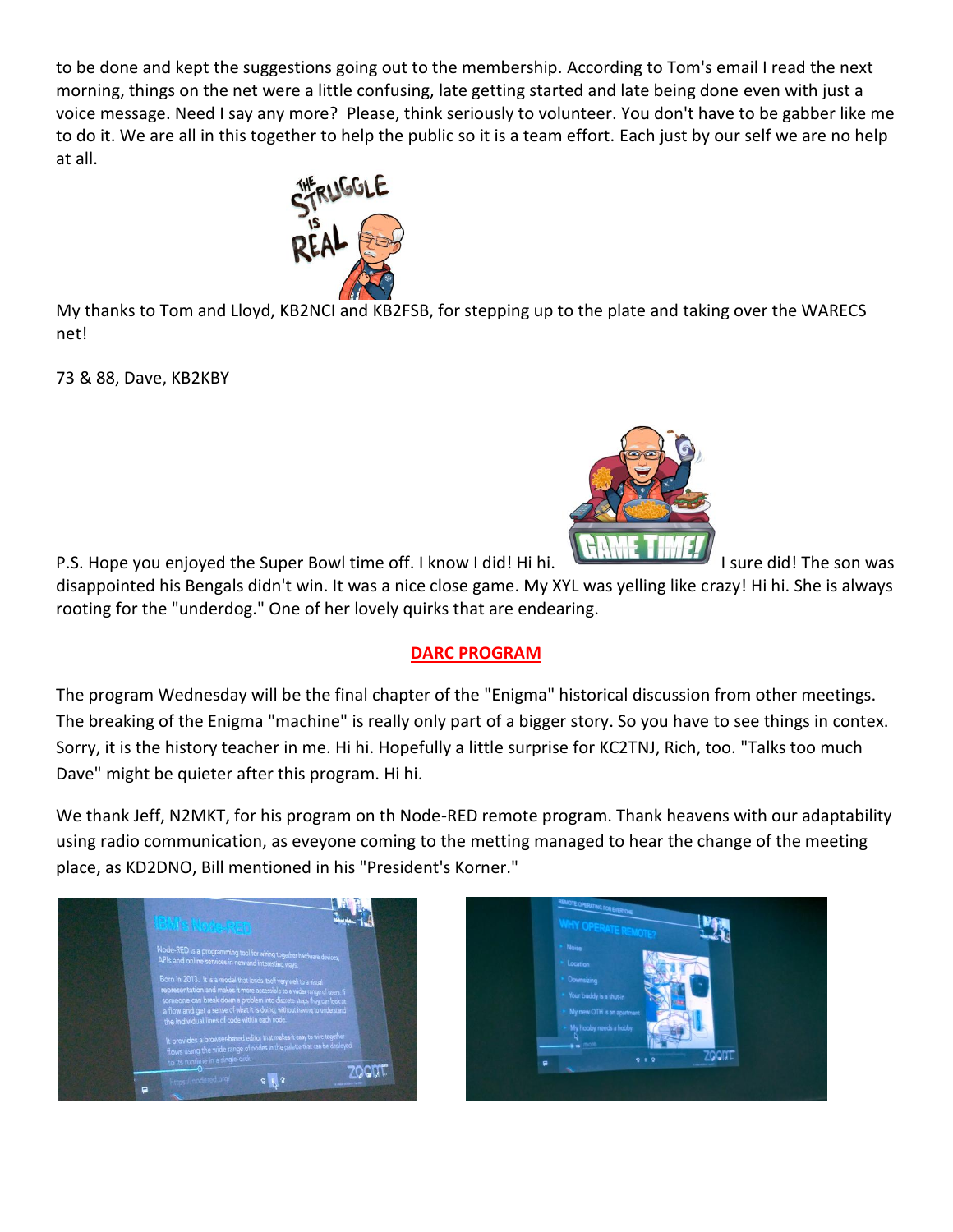

Jeff is amazing with all this remote stuff he does. He is amazing, period! How he has time for all this "radio" is also amazing. I had to giggle a little as as I have said Morse code is a miracle to me. But the idea an "apartment" dweller like me has a chance to get out more sure would be a blessing. I do thank Jeff for taking the time out of his busy "sked" to finally get my RS-BA1 Icom programmed for my IC7300. Jeff is a good "elmer" and I will admit the remote programming is sure not as easy as the "directions" say. Without Jeff I would not have a prayer. Hi hi. Jeff, thanks! Like Doc, AB2F, I guess this "new" ham stuff is just out of this world to me like him. This mean we're getting older? Hi hi.

### **KB2NCI SIARC "HEALTH and WELFARE" NET**

Believe it or not, but KB2NCI, Tom, is still NCS for the weekday nights health and welfare nets at 8:00PM (2000hrs), on the 146.820 repeater (110.9 input). Only the SIARC meeting night the second Wednesday is the exception. Tom will ask for Ontario County areas first and then ask for checkins outside of Ontario County. GIVE THE NET A TRY. IT IS FUN.

#### **FINAL NOTES**

- - - - - - - - - - - - - - - - - - - - - - - - - - - - - - - - - - - - - - - - - - - - - - - - - - - - - - - - - - - - - - - - - - - - - - - - - - - - - -

KC2TNJ gave me this article from the League about FD2022:

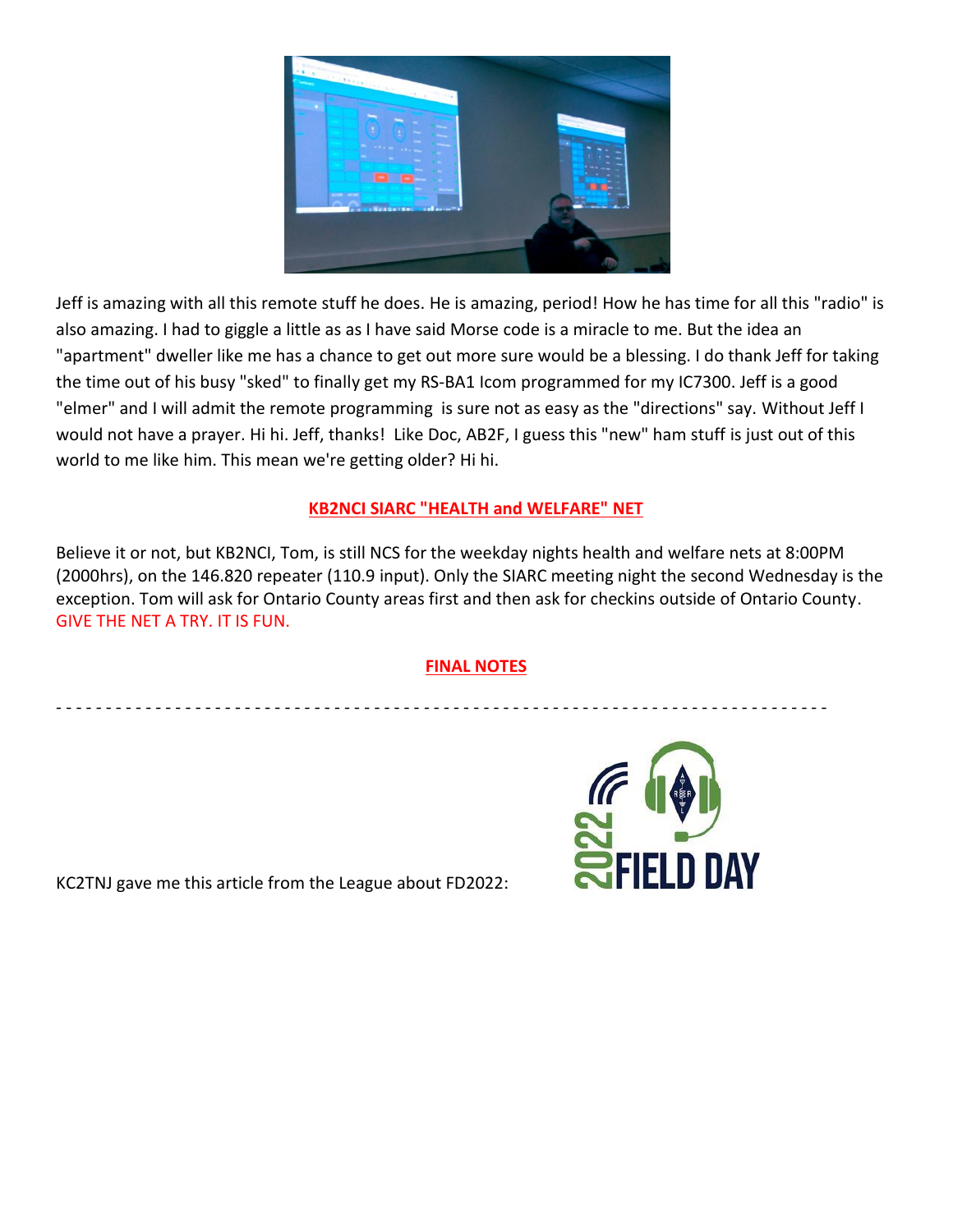## **Some New Rules Going into Effect this Year for ARRL Field Day**

02/09/2022

After taking a few detours over the past couple of years due to the COVID-19 pandemic, **ARRL Field Day** rules are being updated on a permanent basis starting this summer. ARRL conducted a Field Day community survey with invitations propagated far and wide, and direct emails sent to more than 15,000 individuals and ARRL-affiliated clubs. After sorting through, reviewing, and discussing the survey results, the ARRL Programs and Services Committee recommended a number of rule changes for ARRL Field Day, which will take place this year over the June 25 – 26 weekend.

Starting this year, the maximum PEP output for a transmitter used by anyone submitting a Field Day log will be 100 W. The power multiplier of 2 will remain in place, and the high-power category will be removed from the rules. Until this year, the maximum low-power limit had been 150 W for most ARRL-sponsored operating events. The power multiplier will remain at 5 for QRP participants running a maximum of 5 W or less. As previously announced, 100 W is now the low-power category limit for all ARRL and IARU HF Contests, effective January 1, 2022.

A couple of changes instituted initially as accommodations for the COVID-19 pandemic will remain. Class D (Home) stations will continue to be able to earn points for contacts with other Class D stations. The club aggregate scoring change initiated in 2020 as a temporary measure will become part of the permanent rules. In the aggregate scoring plan, the scores of individual stations are combined under the score of a single club.

Another change, involving Rule 7.3.2 Media Publicity, has been modified. Rules to date have offered 100 bonus points for attempting to obtain publicity and demonstrating same. With the ease of posting via Facebook, Twitter, Instagram, and various other media websites, Field Day participants will now be required to obtain publicity, not just try to do so. Any combination of bona fide media hits would qualify for the bonus points. For example, posting the details of your upcoming or ongoing Field Day activity, or your Field Day results, on a club or news media site, on Facebook, or via Twitter and Instagram would meet the bonus criteria. Photos and videos are encouraged as part of media posts.



Okay! That groundhog saw his shadow February 2nd! So guess what? Yes, 9 more weeks of winter before spring. Hi hi. Our four stick characters of Santa, Christmas tree, snowman and penguin are still buried in the snow even after our days of temps above freezing. Poor guys. The Christmas tree star was showing but the 4" of fluff that came today just covered the star up, again. Funny as the snow on the ground melted but the snow that goes up the wall here still seems to escape the thawing. But as the saying goes on the morning weekday 715-repeater net at

- - - - - - - - - - - - - - - - - - - - - - - - - - - - - - - - - - - - - - - - - - - - - - - - - - - - - - - - - - - - - - - - - - - - - - - - - - - - - - - - - - - -